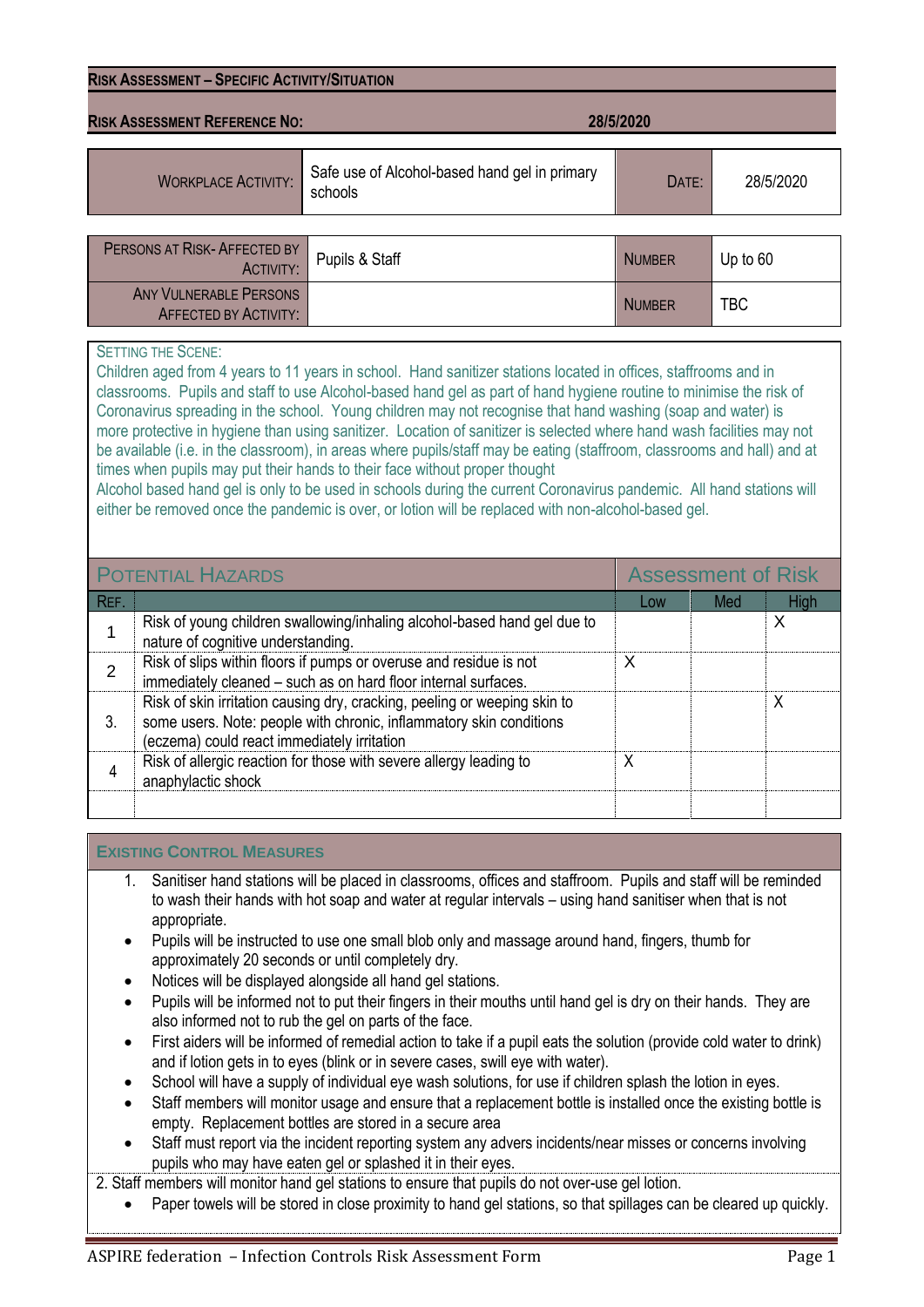- Inform pupils to let teachers know if they feel a stinging when sanitizer is applied. Do not let children with existing cuts/abrasions use sanitizer as it will sting.
- Anyone suffering from eczma should wash their hands regularly with warm water and soap and then moisturize immediately afterwards (good hand washing will be fine). Check suitability of moisturizers with parents – permit pupils/staff to use medicated moisturisers if required.
- People who do not have a current eczema condition, but may have mild forms of dermatitis, can normally apply sanitizer immediately after washing hands, and then apply a moisturiser to reduce dry, flaky, itchy skin.
- If increased usage of product is causing reaction to a majority of people, change the sanitizer for one containing emollients (moisturizing agents).

4. In extreme cases where people have low immune system, or low intolerance resulting to numerous allergies, the use of alcohol-based sanitizer may result in anaphylactic shock. For any pupils or staff falling into this category – check that the use of alcohol based sanitizer will not put them at risk.

| OVERALL<br>RISK<br>ASSESSMENT OF<br>INITIAL | LOW |  | diun<br>ME | . . | $\mathbf{1}$<br>пы. |  |
|---------------------------------------------|-----|--|------------|-----|---------------------|--|
|---------------------------------------------|-----|--|------------|-----|---------------------|--|

| <b>RISK RATING = SEVERITY x LIKELIHOOD</b> |                                                                   |                                  |  |  |  |  |
|--------------------------------------------|-------------------------------------------------------------------|----------------------------------|--|--|--|--|
| Rating                                     | SEVERITY of injury/disease                                        | LIKELIHOOD of occurrence         |  |  |  |  |
| <b>HIGH</b>                                | Fatality; major injury or illness causing long term<br>disability | Certain or near certain to occur |  |  |  |  |
| <b>MEDIUM</b>                              | Injury or illness causing short term disability                   | Reasonably likely to occur       |  |  |  |  |
| LOW                                        | Other injury or illness                                           | Unlikely to occur                |  |  |  |  |

| ADDITIONAL CONTROL MEASURES - (IF APPLICABLE)       | <b>PERSON RESPONSIBLE</b><br><b>FOR IMPLEMENTATION</b> | <b>COMPLETION</b><br><b>DATE</b> |
|-----------------------------------------------------|--------------------------------------------------------|----------------------------------|
| Risk assessment communicated to all staff via email | <b>EH</b>                                              | 28 <sup>th</sup> May 2020        |
|                                                     |                                                        |                                  |
|                                                     |                                                        |                                  |
|                                                     |                                                        |                                  |
|                                                     |                                                        |                                  |
|                                                     |                                                        |                                  |
|                                                     |                                                        |                                  |

| <b>RESIDUAL ASSESSMENT OF OVERALL RISK</b> |  |  |  |
|--------------------------------------------|--|--|--|
|                                            |  |  |  |

**Note:** Re-assessment required if overall residual risk is High

.

**ADDITIONAL INFORMATION:** (Notes, comments, further details, outline procedures, safe systems of work, standards, drawings, etc.)